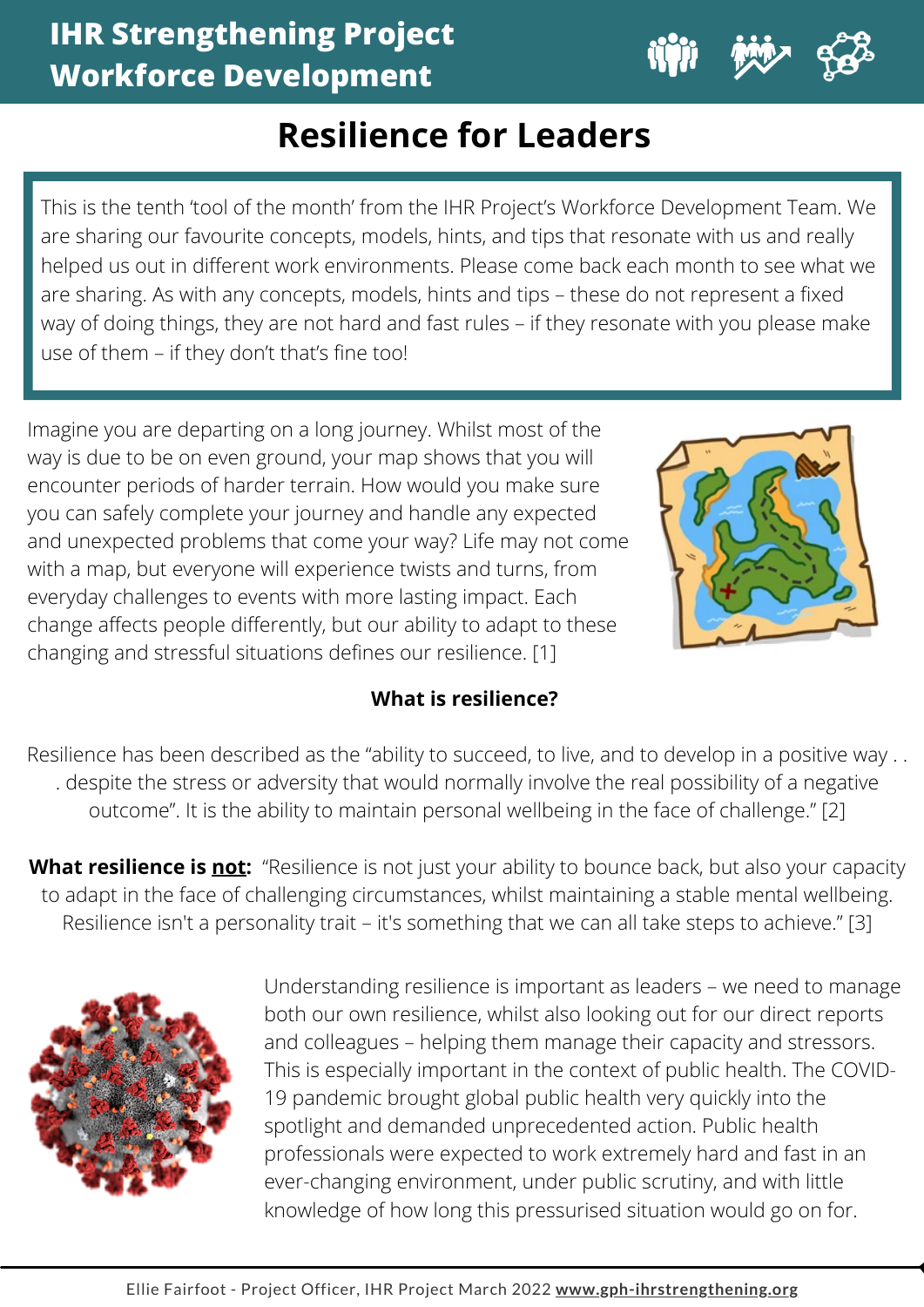By understanding our capacity and using tools to manage our resilience we can determine the right type and level of challenge to push ourselves to nurture our own development and look after our wellbeing. The below models are strategies we can use to understand this.

### **Model 1: Comfort/Stretch/Panic Zones** [4]

This model is how you might assess resilience in yourselves and others.



**The Comfort Zone**: your Comfort Zone is just that – doing what comes easy to you, including everyday activities, doing the same things and mixing with the same people. This is 'comfortable' but you do not learn very much nor develop yourself.

**The Stretch Zone:** your Stretch Zone is the area of exploration. These are things that you haven't done for a long time or have never done before. This zone is not really a comfortable place – but it is a stimulating one and important for your development. We stretch and challenge ourselves mentally, emotionally, or physically. It does require extra energy, so make sure it doesn't consume your whole day!

**The Panic Zone:** The Panic Zone is the area of things that are currently a 'stretch' too far! Notice how much time you spend here and if it's serving you. Sort out the panic by considering how you can step out of it, pause, reflect and prepare yourself for the next time you visit!

The key thing here is to understand how your body and mind is feeling, if it's not good, its time to take action – this might mean taking time to look after yourself or seeking support from another.

# **Model 2: The Bucket Model** [5]

The Bucket Model is a good place to start to take stock of your levels of resilience and what effects it.

Think of your resilience as being like a bucket of water. The water is resilience – it fills and fuels you. But the bucket has holes that drain this resilience away.

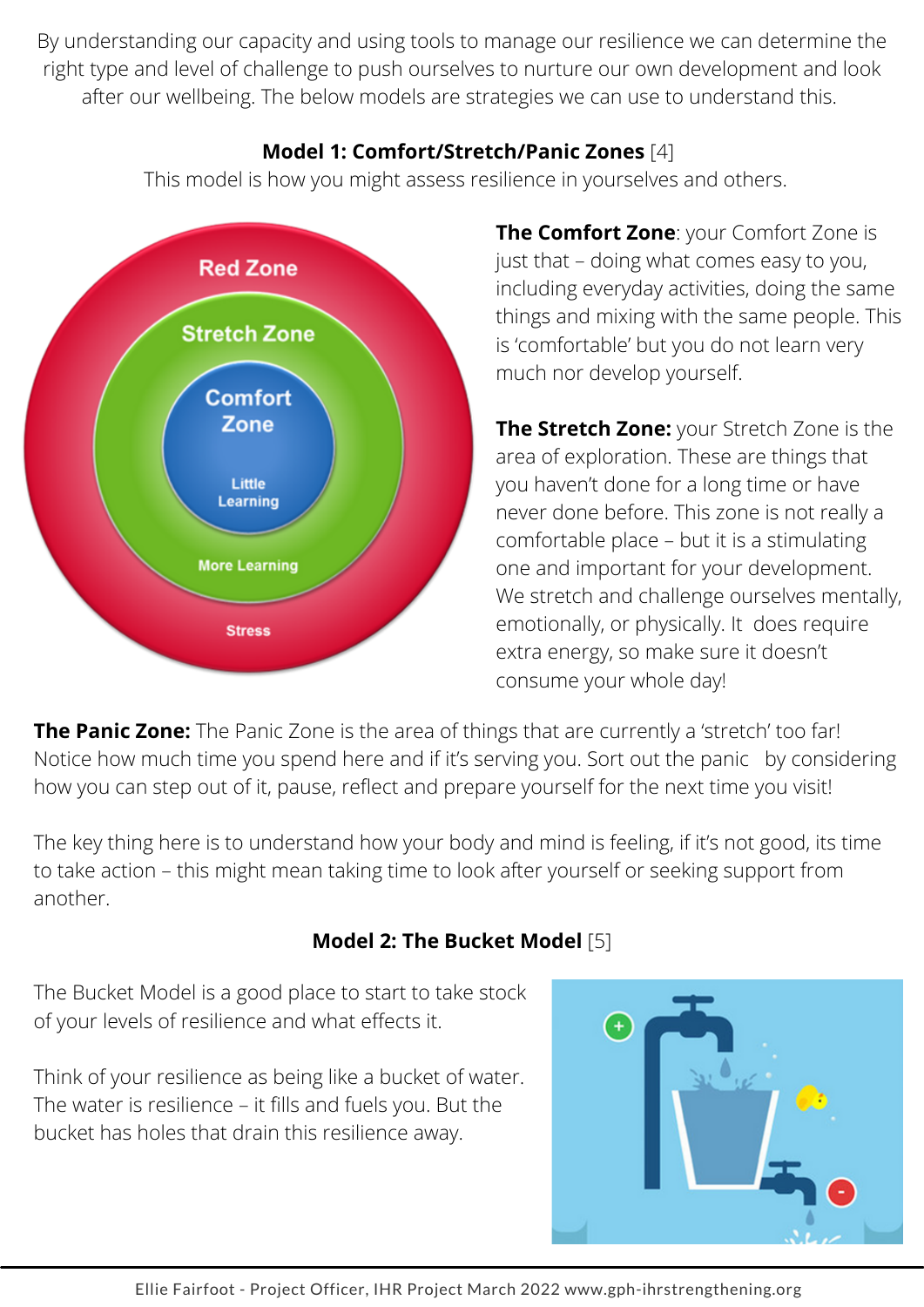- Fuels give us energy and strengthen our resilience they keep our buckets "full".
- Drains reduce our energy and diminish our resilience they "empty" our buckets

Example fuels and drains:



Fuels - family and friends, good sleep, positive workplace relationships

Drains - Poor work/life balance, unsympathetic colleagues, social isolation, poor physical/mental health

Think about your current fuels and drains? This exercise helps you identify what those holes are, how you can plug them and how you cant top up the resilience levels**.**

### **Model 3 Robertson Cooper Model** [6]

This model may also help you understand where you may be vulnerable and where to take action to promote your resilience. Similar to the above model the aim is to help you identify factors that 'help you resilience' or 'hinder your resilience' under four categories i) Confidence, ii)Social Support, iii) Adaptability, and iii) Purposefulness.

The difference though is the structured questionnaire that is provided to help you explore these elements step by step - you can find this at iResilience (gooddayatwork.co.uk)

#### **Confidence**

Having feelings of competence, effectiveness in coping with stressful situations and strong self esteem are inherent to feeling resilient. The frequency with which individuals experience positive and negative emotions is also key.

#### **Purposefulness**

Having a clear sense of purpose, clear values, drive and direction help individuals to persist and achieve in the face of setbacks.

**RESILIENCE** 

#### **Social Support**

Building good relationships with others and seeking support can help individuals overcome adverse situations, rather than trying to cope on their own.

#### Adaptability

Flexibility and adapting to changing situations which are beyond our control are essential to maintaining resilience. Resilient individuals are able to cope well with change and their recovery from its impact tends to be quicker.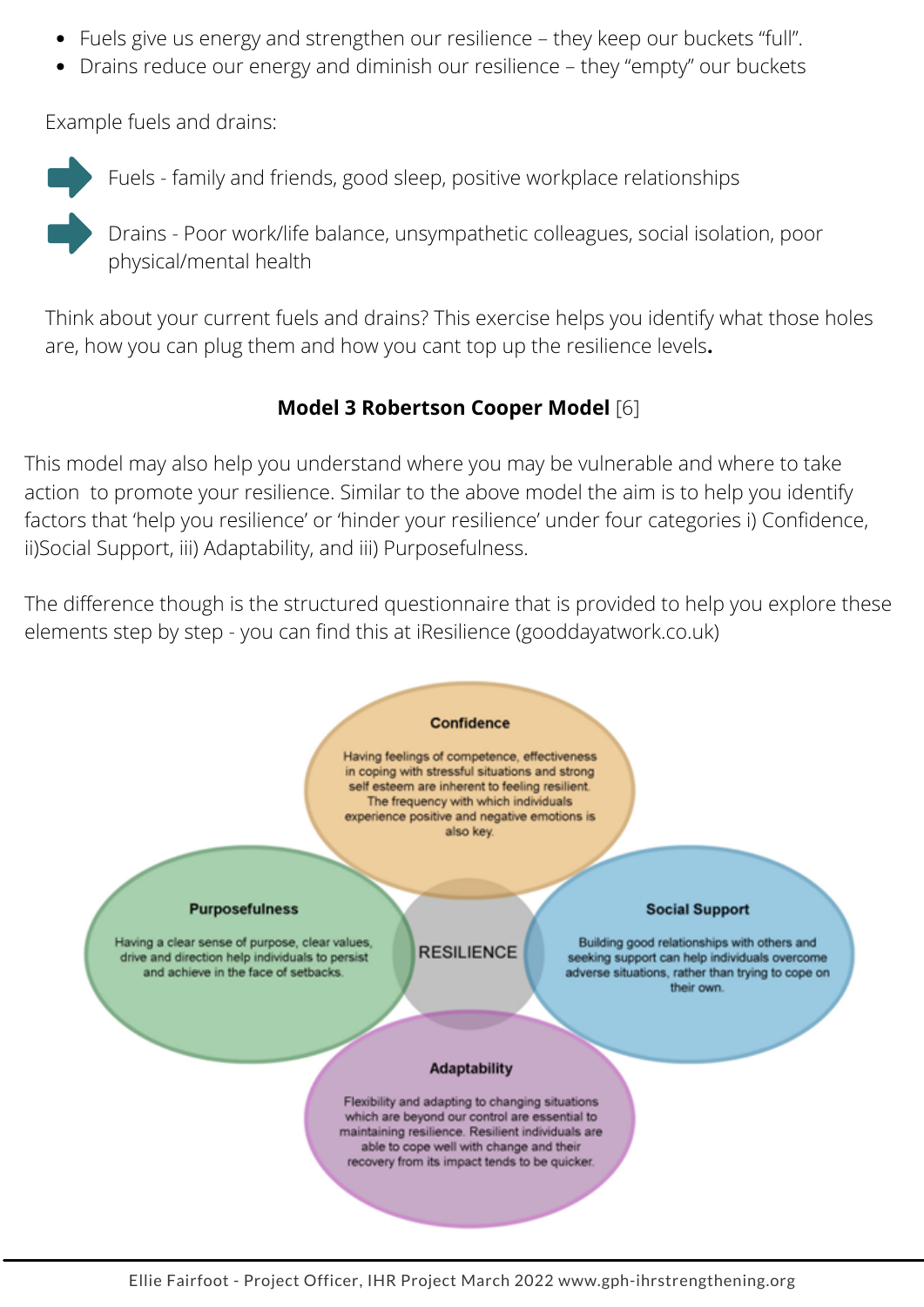There are many models exploring resilience, some help you understand the factors that contribute to resilience, other models help you identify how you can act to increase your resilience. As with all models – it is important to use the one that resonates with you.

Other models that you may wish to explore:



The 3 P's - Personalisation, Pervasiveness, and Permanence – A simple model of resilience help us understand how our thoughts, mindset, and beliefs affect our experiences (Seligman 1990) [7]



PERMA - Another model from Seligman (2016) that explores Positive Emotions, Engagement, Relationships, Meaning and Achievement [8]

> **What now?** Now that we have a better understanding of resilience and our limits, what can we do to implement these models and tips into our work?



What can you control? If you find yourself worrying about things you can and can't control, these steps are a good place to start:

- 1. Determine what you can control.
- Focus on your influence. 2.
- 3. Identify your fears.
- Differentiate between contemplating and problem-solving 4.
- 5. Create a plan to manage your stress.
- Consciously develop healthy attitudes. 6.

It is also helpful to remember that there are always things beyond our individual and our team's control. Therefore, it is important to look after yourself and set boundaries at work. Setting boundaries is not about neglecting work but is i about doing your best work. In creating the distance to recover, to act within your limits, you'll be able to do substantial and sustainable work instead.



**Set expectations:** Be sure that everyone knows what your availability is and isn't. Try reinforcing this through your responses to requests.

**Use structures and routine to manage the boundary:** Set routines for your communication patterns, you can train others to work with you on your boundaries.



**Communicate your rationale:** Be sure everyone understands the values that drive these decisions, and you expect it will help you deliver as a leader. By sharing your "why" it's much easier for your peers to accept how you're doing your work.

**Maintain integrity:** Setting boundaries for yourself is an important precursor to setting and accepting boundaries for others. If you're doing the right thing by giving yourself room to step away from work at home, do the same for others. This creates a supportive culture.